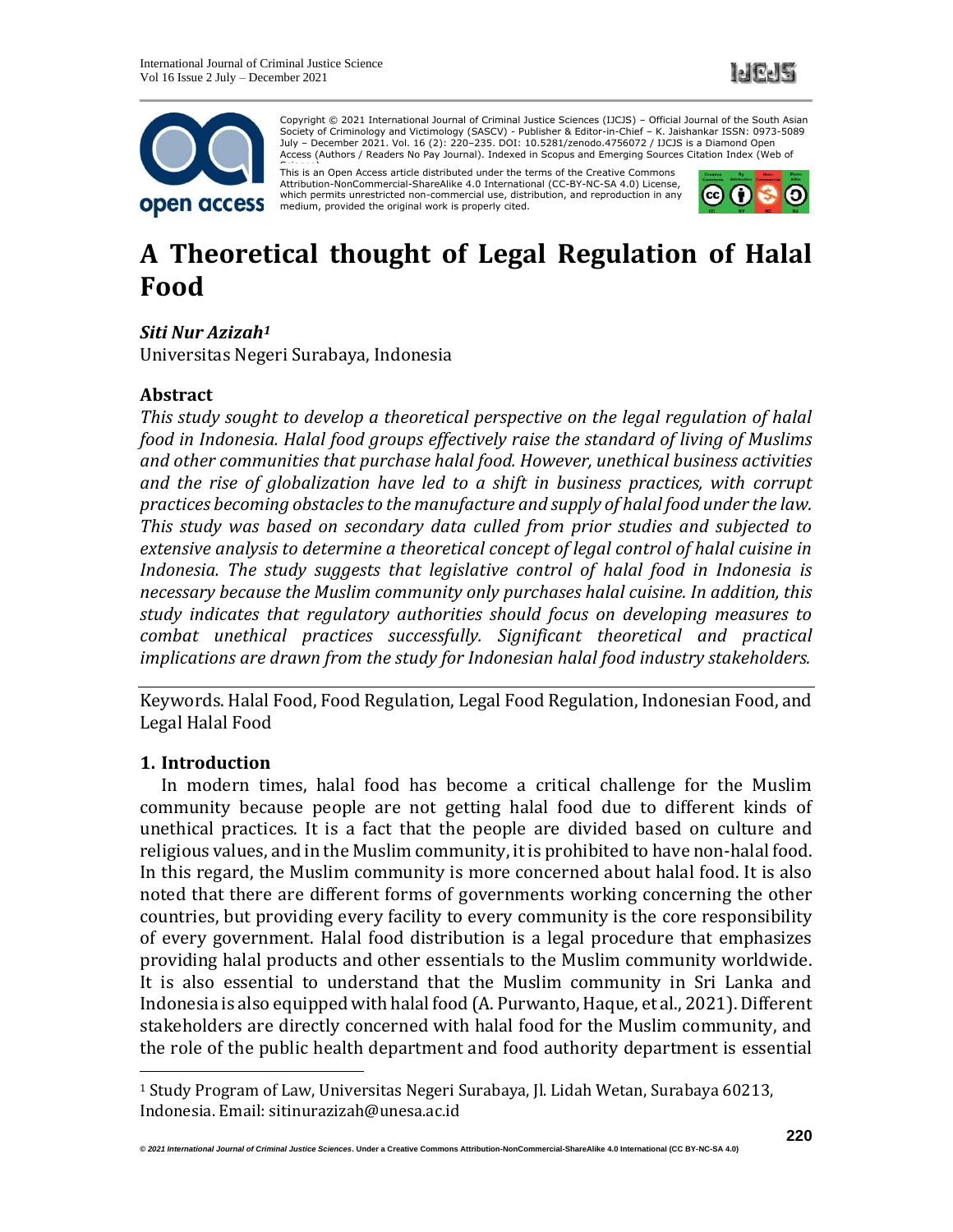in this issue. On national and international platforms, the debate on the sustainable distribution of halal food according to demand and supply difficulties may always be found. At the same time, despite different values and ethical standards, the community worldwide is more concerned about providing halal food to Muslim people because it is considered one of their basic rights (Nawawi et al., 2019). The management's responsibility and government policies are important to provide halal food to the Muslim people of any country.

Halal food refers to products accepted by the Muslim community, as opposed to non-halal food products that are not primarily accepted by Muslims (A. Purwanto, Haque, et al., 2021). In this regard, it is essential to recognize that the provision of halal food to the Muslim population falls under the jurisdiction of the government of every nation in which Muslims reside. Every country's business sector must consider the manufacturing and distribution of halal food to be as essential as the distribution of other food-related products. According to various studies, the people of Indonesia have access to halal food, but there is a problem in that the quality of this halal food cannot be guaranteed due to a variety of unethical business activities (A. Purwanto, Haque, et al., 2021). Despite these issues, it is the community's responsibility to assist the government in formulating a strategy for halal food distribution. Food regulation refers to any organization's rules and monitoring values on restaurants and other marketplaces to guarantee that individuals receive hygienic food and are not discriminated against in terms of values (Nawawi et al., 2019). It is essential to comprehend that the purpose of the interaction between the health department and health monitoring facilities is to deliver the highest quality food products for the fundamental existence of society. In this regard, organizations that do not check food quality and the business sector provide contaminated food to the populace due to various misbehavior and the social structure's great separation from the government sector.

Similarly, it is the responsibility of the public health department to ensure and monitor the activities of food distribution through the implementation of appropriate management policies for the benefit of the entire community (H. Purwanto et al., 2020). Indeed, communities that are effectively striving to improve people's standard of living or experience are working to improve people's experience by providing them with halal cuisine in a productive manner. Religious principles also contribute significantly to the Muslim community's administration of halal meals (Setyaningsih & Marwansyah, 2019). People are always motivated by their religious views, and when Muslim people are given non-halal food, they will behave negatively toward corporate organizations and stakeholders. In this regard, the health department's management is responsible for enhancing the productivity and performance of individuals in their social lives by providing them with all of their essential needs under their fundamental beliefs. In addition, organizations working globally to oversee halal food operations emphasize the incorporation of the halal food logo onto halal products. Thus, it would be easier for the Muslim community to obtain their desired product by quickly recognizing the halal mark throughout the purchasing process (A. Purwanto, Ardiyanto, et al., 2021). In Indonesia, ignorant and unsuitable individuals engage in various malpractices that impede Halal food delivery (Wilkins et al., 2019). Figure 1 depicts the amount that consumers spend on Halal foods.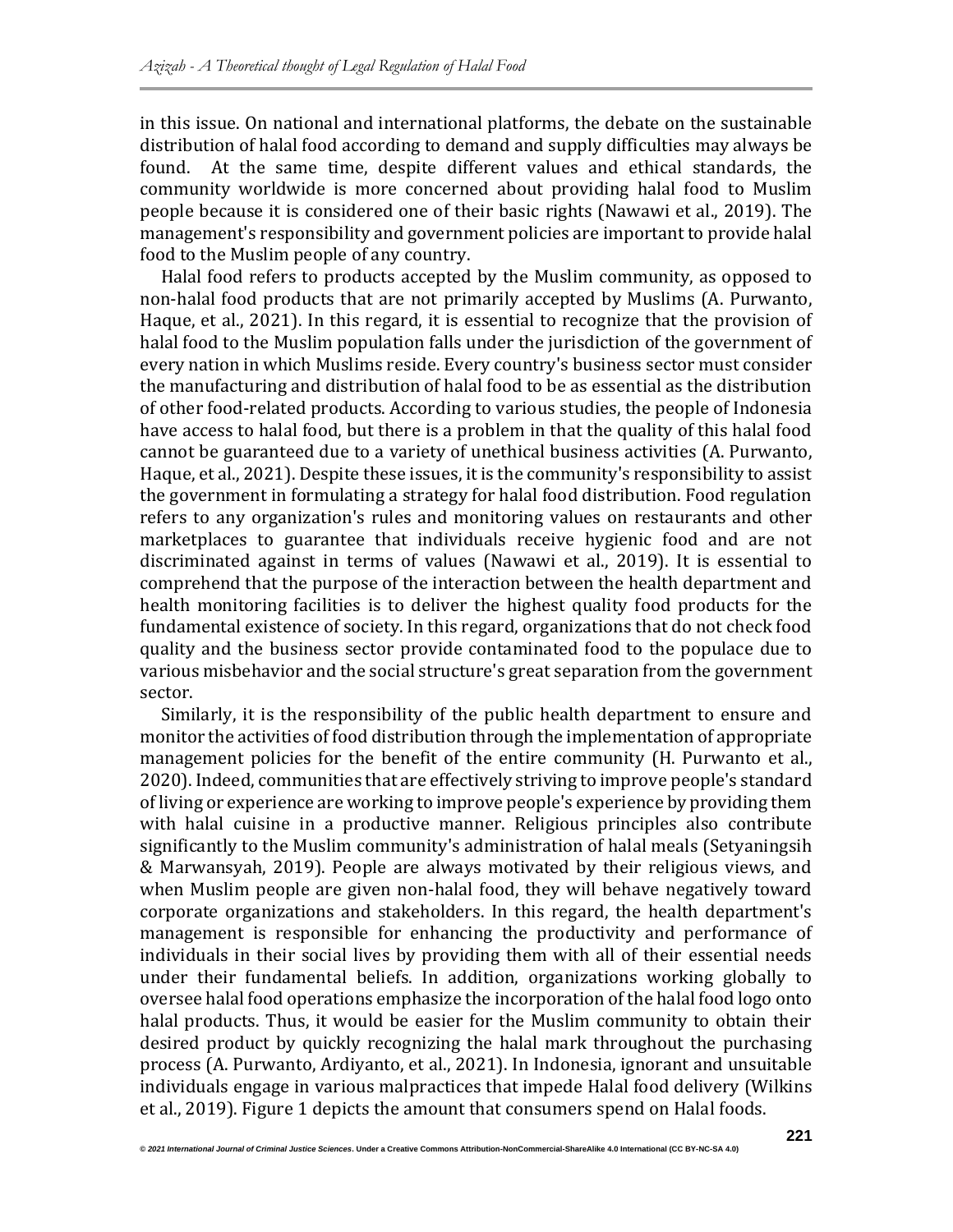

Figure 1. Consumer Spending on Halal Foods Source: Consumer Spending on Halal Lifestyle Products

The purpose of the study was to determine the extent to which Indonesian law on halal food is correctly enforced. It is a reality that no prior research has been undertaken to address this gap, as most studies have sought to comprehend the relationship between halal cuisine and community development. This study thus revealed a significant gap in the literature that will be explored in the study's conclusion regarding any element that would be useful for the management of business organizations and the government sector in developing and implementing policies to achieve a more significant advantage. Even in the food industry, management's responsibility is to guarantee that employees have equal opportunities and are treated decently (Nawawi et al., 2019; Wilkins et al., 2019). This study is crucial because it identifies the critical success variables in the link between halal food and its associated legislative regulations in the Indonesian business climate and market culture.

The significance of this study lies in its provision of both theoretical and practical implications about the link between the food regulation department and halal food in the context of the Indonesian community. It is highlighted that no previous study has provided theoretical and practical consequences to determine the theoretical perspective of halal food rules in Indonesia. On the one hand, the study gives theoretical implications that should be considered when formulating legislation for the regulation and oversight of halal food manufacturing and distribution activities. Notably, the study presents practical implications that are crucial success elements for companies involved in the manufacturing and distributing of halal food to comprehend the legal system of rules and the goal of halal food regulation. Thus, the management of commercial organizations and market sellers in Indonesia would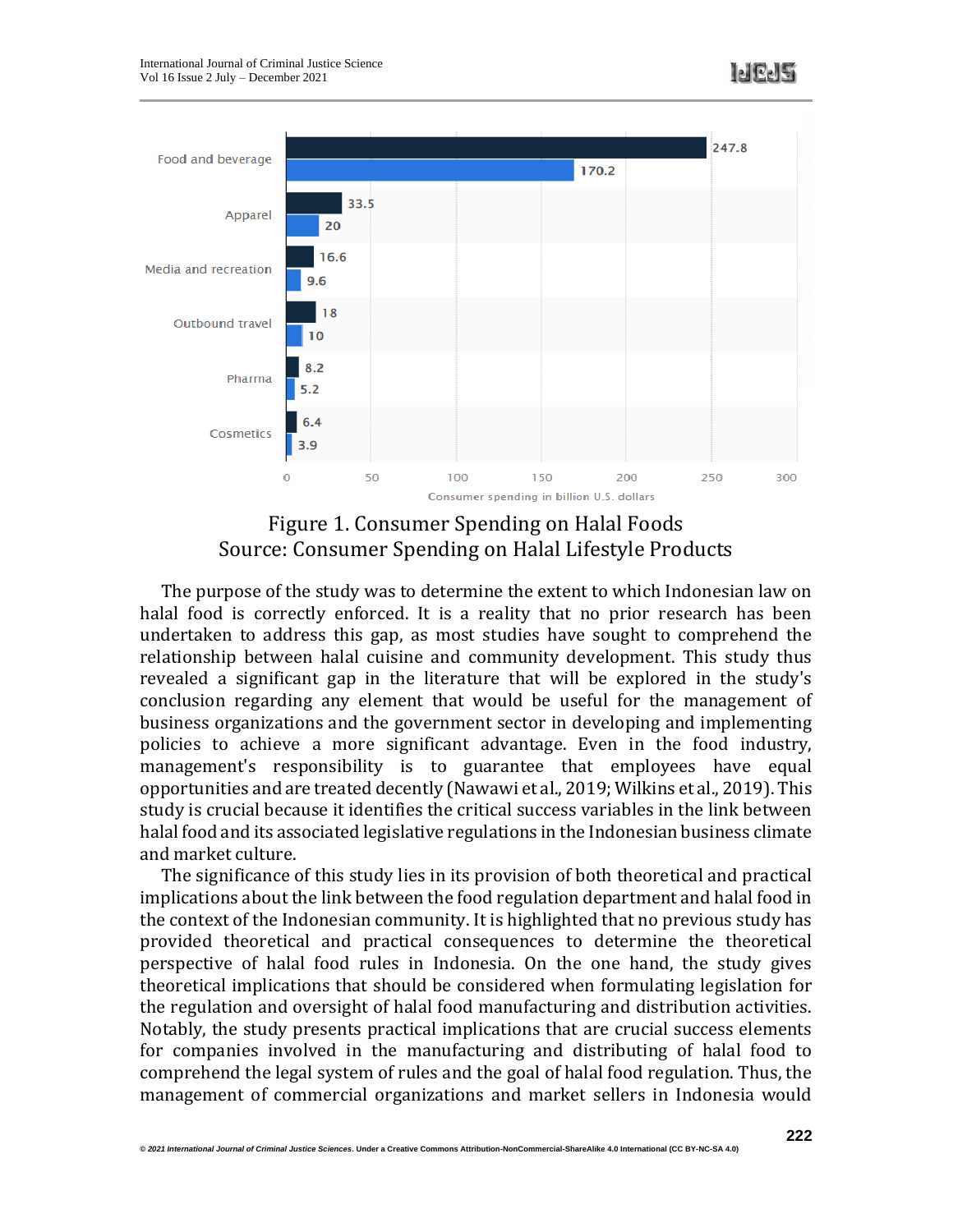understand the aim of legal control of halal food for the Muslim population. Additionally, this study offers the relationship between several criteria used to identify the theoretical perspective of halal food regulation in Indonesia. In addition, the study provides significant recommendations for future and advanced research.

# **2. Literature Review**

# **2.1 Halal Food in Indonesia**

Halal food is essential in Indonesia because of a sizeable Muslim population in Indonesdemandsing halal food from the government (A. Purwanto, Haque, et al., 2021). In the Muslim community, the role of halal food is critical as Muslims only consume halal food. The large markets of Indonesia are providing halal food to the people because it is the demand of the time (Jeong & Chung, 2022). The responsibility of the government is to monitor all the activities in the supply chain of halal food in every corner of the country to ensure that the people are provided with their basic needs and essentials that are important for their sustainable life (Peterson et al., 2021; Wilkins et al., 2019). On the one hand, the government is working to provide halal food facilities to the people for their collective benefit as the people are more interested in halal food and don't go for non-halal food (Nawawi et al., 2019).

On the other hand, the business sector is working to provide halal food to the people to meet the demand and supply chain because this demand and supply are critical for the economic benefit of any country. However, in every community, some individuals use unethical activities for their gain, posing a threat to society. These people are working in the wrong direction, and they are providing non-halal food to the people in the name of all food and believe that it would affect the people on a grander scale if the halal food were provided to them (Thamagasorn & Pharino, 2019). It is also not good for the people when their demand is halal food, and they are not providing the halal food in the terms of ethical standards and moral values, as result, they criticize the government and the business sector for it. Halal food is for most of the continents of the world (see Figure 2).

| Continent  | Population<br>(million) | <b>Muslim</b><br>(million)  | <b>Food Expenditure</b><br>(US\$/cap)   | Market<br>Size<br>(US\$<br>million) |
|------------|-------------------------|-----------------------------|-----------------------------------------|-------------------------------------|
| Asia       | 3,921.0                 | 1,043.7                     | 350                                     | 365,299                             |
| Africa     | 906.0                   | 461.8                       | 200                                     | 92,360                              |
| Europe     | 727.4                   | 51.2                        | 1,500                                   | 76,800                              |
| N. America | 329.0                   | 6.6                         | 1,750                                   | 11,550                              |
| S. America | 559.0                   | 1.6                         | 500                                     | 800                                 |
| Oceania    | 33.0                    | 0.4                         | 1,500                                   | 600                                 |
| Total      | 6,475.4                 | 1,565.3                     | <b>NA</b>                               | 547,409                             |
|            |                         | Figure 2. Halal Food Market |                                         |                                     |
|            |                         |                             | Source: Halal Food in the Global Market |                                     |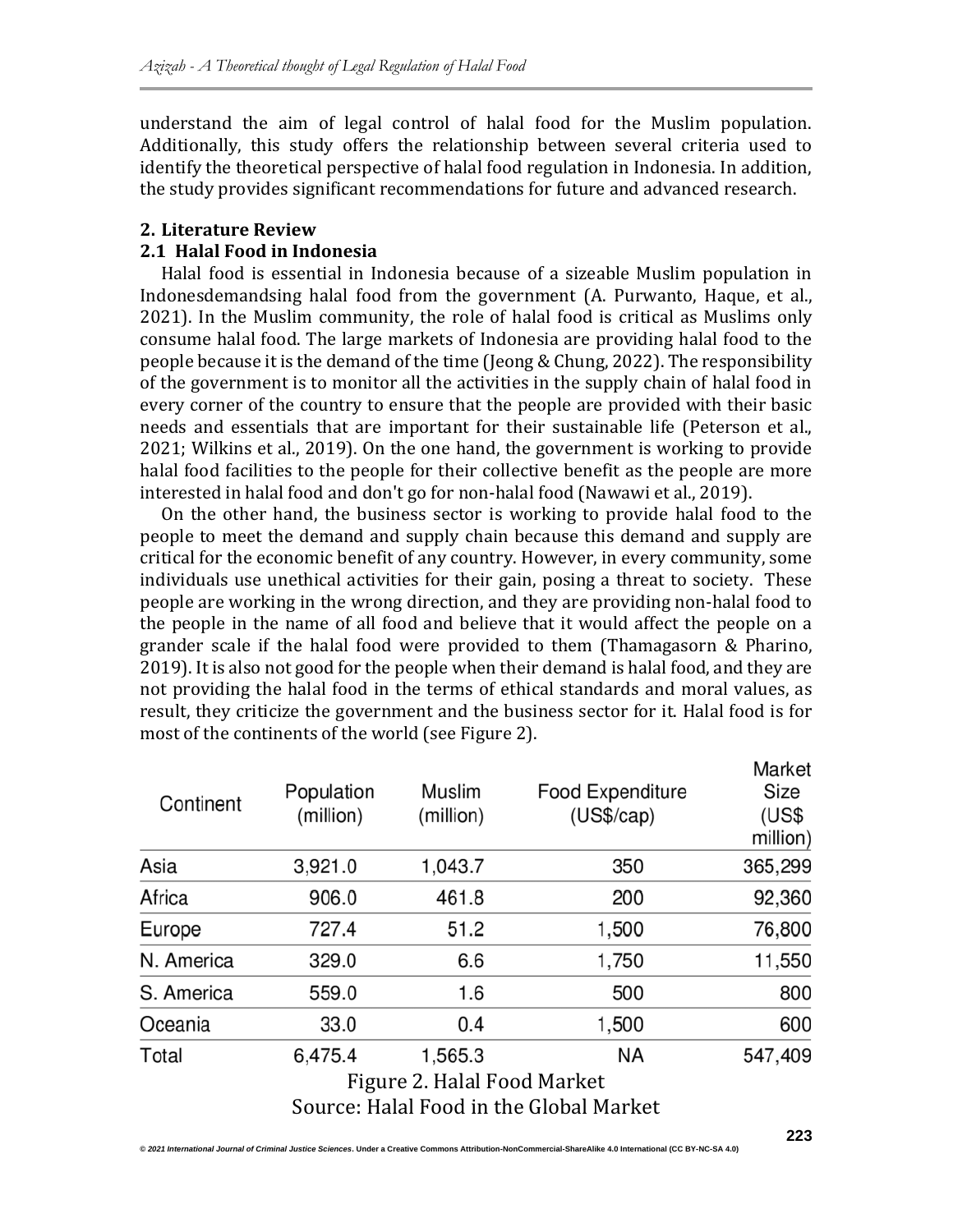The government is responsible for providing halal food to the Indonesian people; however, with the assistance of the private sector, the government is trying to assure the availability of halal food in every country's market to meet the people's basic needs. In this way, it would be accurate to claim that halal food delivery to every Muslim citizen of Indonesia would be the government's success. It is the government's responsibility to work and provide all the necessary facilities to every member of every community in the country. It is also highlighted that the productivity of halal food in Indonesia is on a larger scale, as it is thought that the high output would efficiently meet the rising demand of the public and the private market. Indeed, those working on developing halal food for distribution in the Indonesian Muslim community generate a great deal of profit, but they must adhere to ethical standards in preparing and manufacturing halal food for the Indonesian people.

On the other hand, according to Thamagasorn and Pharino (2019), those who provide non-halal food to the people of Indonesia under the guise of halal cuisine are significantly disrupting the social structure.

#### **2.2 Food Regulation in Indonesia**

The Indonesian food regulation authority strives to give the most incredible food facilities to the people of Indonesia (Thamagasorn & Pharino, 2019). It is essential to realize that the food authority is trying to create all the necessary infrastructure to deliver sustainable and sanitary food to the population in every country. However, the distribution of food to the people in Indonesia is not restricted to the Muslim community, and it is their responsibility to detect those who are not giving halal food to the people in Indonesia (Wilkins et al., 2019). According to A. Purwanto, Haque, et al. (2021), food authorities in advanced and developed nations are working to monitor all restaurants and markets to determine whether they meet a minimum standard for providing people with quality food. As a result, public sector business groups aim to improve people's living levels by delivering high-quality food and ensuring that this food will not pose a long-term problem. However, in third-world and underdeveloped nations, the food authorities are corrupt and have failed miserably to examine the degree of food quality for the society. Similarly, in such countries, there is a greater responsibility on the management to ensure that the people have access to food and receive sanitary, high-quality food for their survival in the society (Khan et al., 2020).

In this approach, all stakeholders associated with the food department and food management system are necessary to develop the policy and successfully implement all policies to ensure that people in the community are given sanitary food and not unhygienic food (Raju & Kunasekaran, 2022). The critical duty of food authorities and administration is to monitor all activities at the appropriate time, establish effective strategies to achieve the most effective results, and distribute hygienic food to the public to improve living conditions (A. Purwanto & Sudargini, 2021). In this approach, the health management department should ensure that the people have access to the high-quality food essential for their improved quality of life and social performance (Tseng et al., 2022). The development of the nation's long-term objectives is facilitated by the consumption of hygienic food, which promotes physical and mental growth (Fathoni et al., 2022).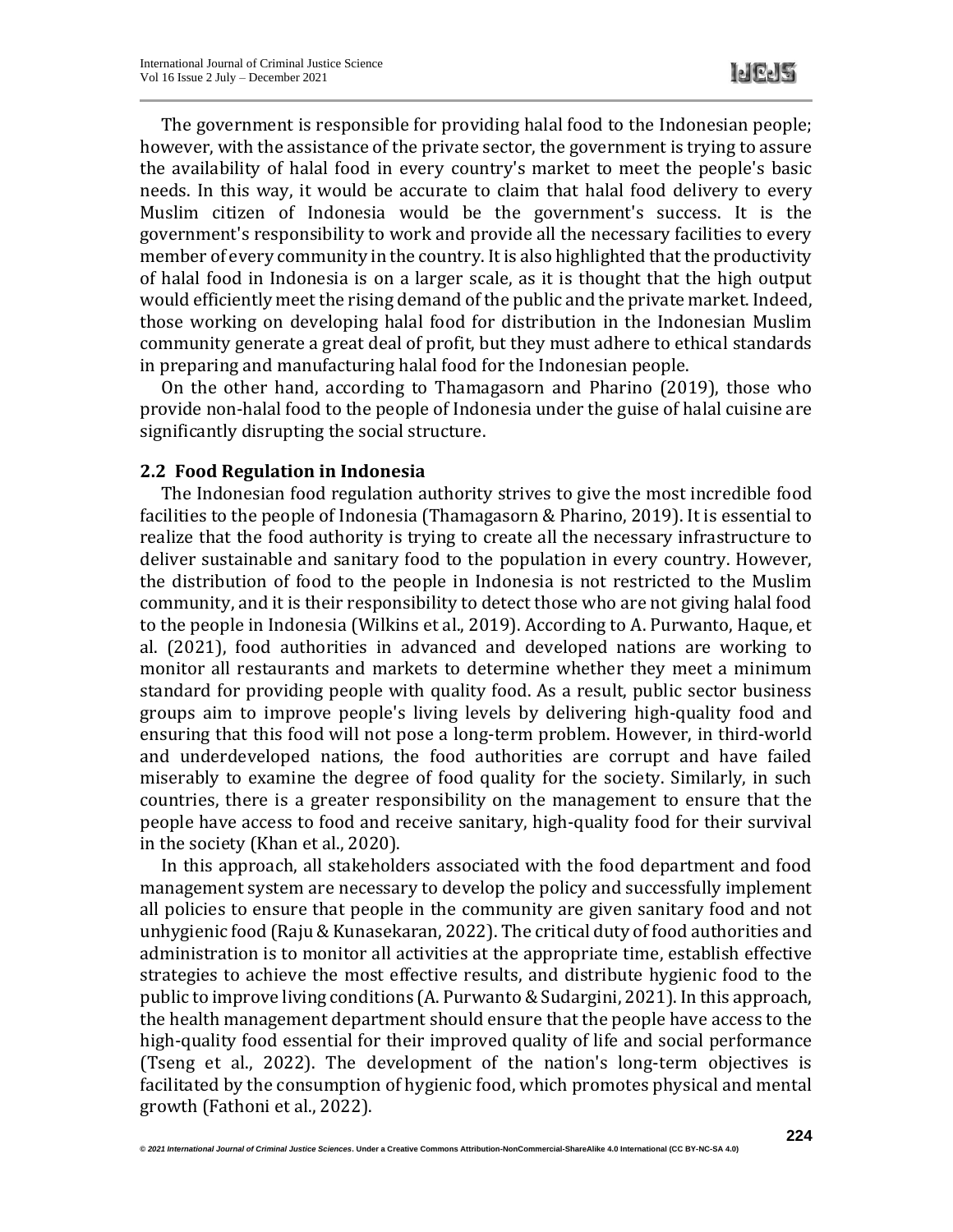#### **2.3** ' '**Public Health Department and Food Policies**

In every nation, it is the responsibility of the public health department to ensure that the people have access to non-harmful transportation options in the food and other living sectors. (Tiamboonprasert & Charoensukmongkol, 2022). In this regard, it is essential to understand that the public health department is not only responsible for the management of things, but at the same time, it is also critical to the development of policies with the collaboration of other stakeholders that are important to consider in the relationship of health facilities (Tseng et al., 2022). As far as the food sector of Indonesia is concerned, it is the responsibility of the public health department to oversee all activities in the public and private markets to ensure that the people have access to the goods they require for their fundamental needs. There are many distinct communities in Indonesia, but the Muslim community is vital to the public health department since Muslims do not purchase non-halal foods and items from the marketplaces (Dou et al., 2019). In this way, according to the study of Tseng et al. (2022), more responsibility is on the management of the public health department to ensure that the Muslims of Indonesia are provided with ethical halal food products because they are not purchasing non-halal foods.

On the one hand, the public health department in Indonesia is considered to develop the policy for the benefit of people when they are purchasing from supermarkets and other restaurants (Rejeb et al., 2021). However, on the other hand, the public health department is collaborating with different markets and the private business sector to ensure that the Indonesian Muslim community is provided with the right opportunities in the health and food sector for their collective benefit and to improve their standard of living (A. Purwanto, Haque, et al., 2021). In this regard, the management must work in the appropriate direction and guarantee that all policies are implemented accurately. In advanced and developed countries, the public health department is responsible for managing all actions to ensure that the people are provided with sanitary food and other essentials and are not discriminated. In addition, the department of public health must accurately monitor all consumption activities to guarantee that there is no imbalance between supply and demand. ' ' (Rejeb et al., 2021). Furthermore, the public health departments in the backward countries are badly failed to provide all of the facilities to the people in the term of food and other living standard-essential because it is believed that the malpractices and communication gap between the community and public health department is one of the fundamental reasons for the problems (Azmi et al., 2019). Therefore, in Indonesia, the public health department must consider the policies for the improvement of the living standard of the people and developed different strategies to accomplish the policy effectively.

#### **2.4 Religious Values and Halal Food Regulation**

Halal food and non-halal food are not societal divisions but rather reflect the religious views of various groups and countries (Azmi et al., 2019). Members of any community indeed adhere to different religious and social ideas. However, these religious and societal ideas are so rigid and unyielding that people do not oppose these religious viewpoints. According to Azmi et al. (2019), the Muslim community in every country throughout the world is more worried about halal cuisine, as Muslims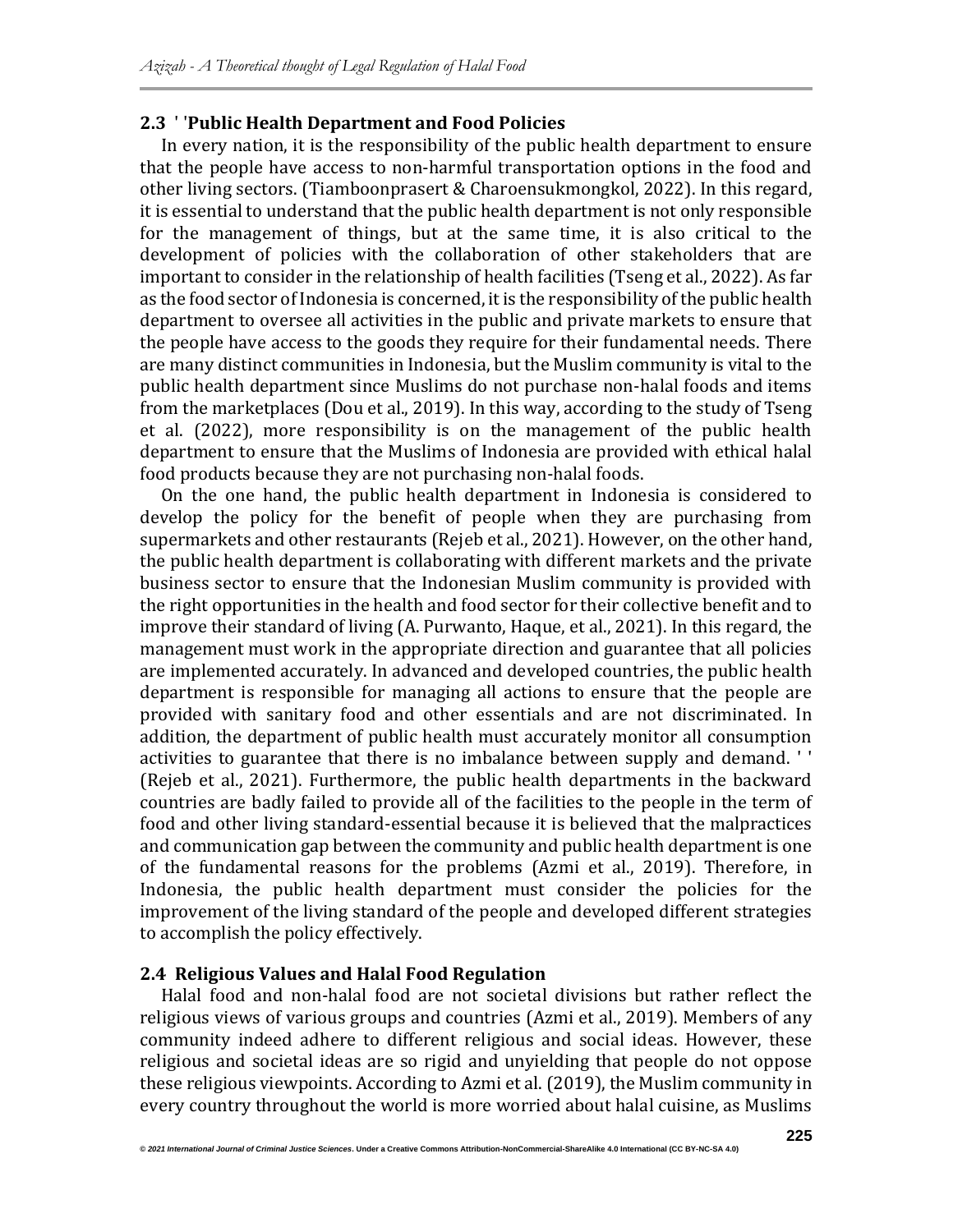are instructed to consume only halal meals. On the other hand, it has been observed that people who are not given adequate management and who are less amused by food authorities concerning halal food issues become hesitant and exhibit prejudice against the food management department (A. Purwanto, Haque, et al., 2021). On the other hand, it is vitally important that public health manages everything appropriately for the benefit of people. Religion is a widely accepted factor in the demand for halal foods (see Figure 3).





It is essential to understand that in non-Muslim religious views, there is no discrimination between halal and non-halal food (Sihotang, 2022). Therefore, the people of other religions, instead of Muslims, are not worried about food distinction but taste. In the teaching of Islam, it is strictly prevented to consume non-halal food. In this regard, the Muslim community is more concerned with halal food than the other food distension that is not so critical (Zonghua et al., 2022). Moreover, it is also noted that Muslim business people are highly involved in producing and providing halal food in different restaurants and the industrial sector (Fathoni et al., 2022). On the other hand, the business people of other communities are not worried about the halal and non-halal distinction between food and other related products but are just concerned about the profit and prosperity of the organizations (Yusup et al., 2022). Therefore, the responsibility of the management is to ensure that the Muslims of any country must be provided with halal food because values and religious values are important for people in their living standards.

# **2.5 Halal Food Regulation Worldwide**

Halal food is one of the hallmark brands and logos important for the people, particularly the Muslim people, when purchasing any product for their consumption in the market. It is essential to realize that different regularity authorities collaborate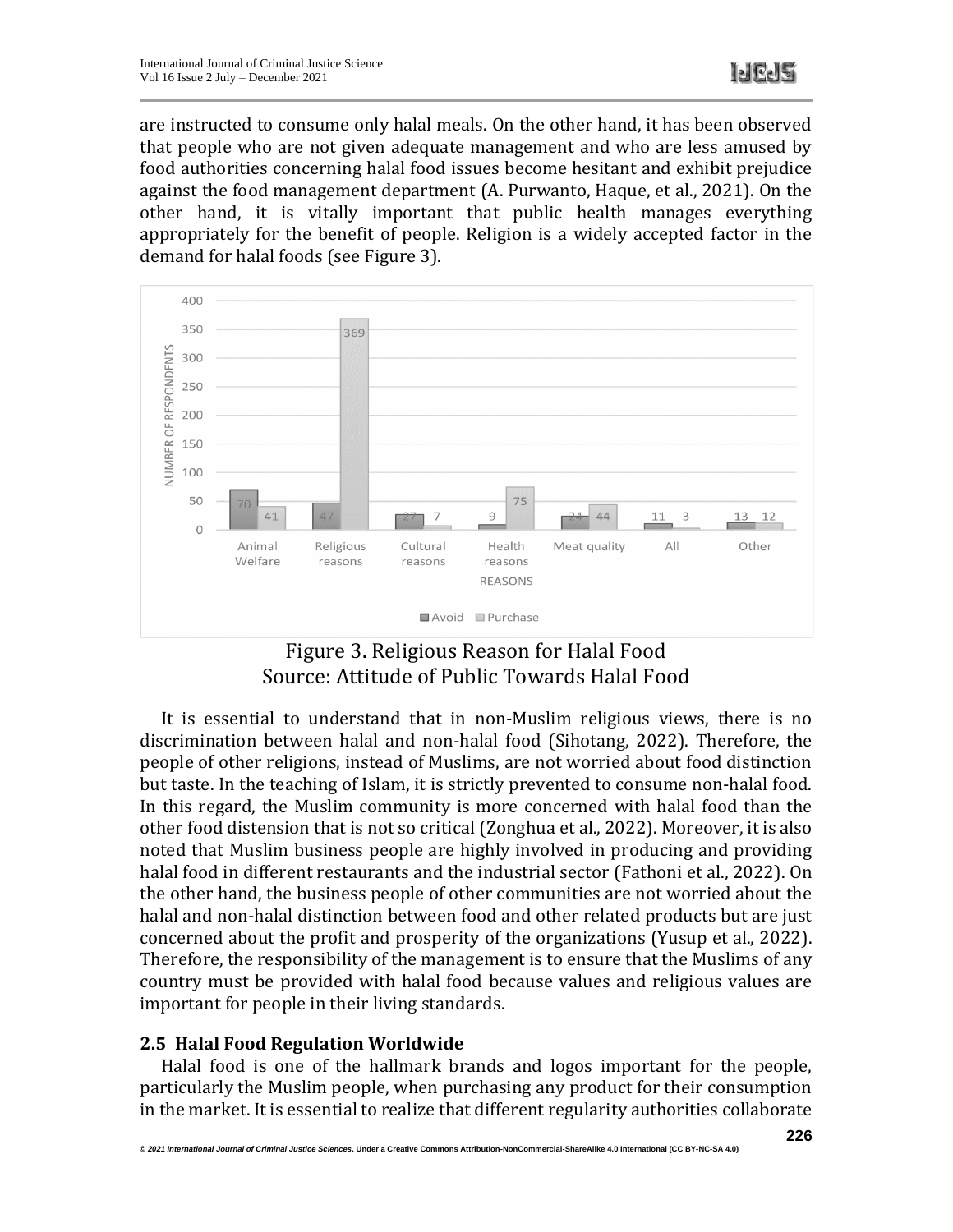with the authorities of other nations to ensure that all of the people's needs are met under their human rights (Aacharya & Chhipa, 2020). In this sense, halal food authorities are working to ensure that Muslim communities around the globe have access to halal food for consumption. Thus, in Korea, where most of the population is not Muslim, and the Muslim community is in the minority, the government and the health department strive to bring halal cuisine to the doorsteps of the Korean people (A. Purwanto, Haque, et al., 2021). It is not only limited to the consumption of Muslim people, but these regulatory bodies are also trying to ensure that all consumers have equal access to the target market (Sekaran et al., 2021). Indeed, understanding the distinction between halal and non-halal food is crucial. However, management's responsibility is to ensure that all people are provided with equal opportunities and are not discriminated against in any sector, especially the food sector, which is essential to their survival (Rachmawati et al., 2022).

On the one hand, the regularity authorities aim to ensure that individuals are not subject to discrimination at personal consumption (Ichsan et al., 2020). On the other hand, these authorities are attempting to improve the people's living conditions by providing them with possibilities that meet international standards. It is the job of management to address all essential concerns on the path to success, and people are recommended to collaborate with the public health department in every country to properly regulate the fundamental needs of the populace (Stephens et al., 2018). The study by Akhmadeev et al. (2019) reveals that management practices are significant when the top management effectively ensures that individuals are supplied with equal chances and that there is no discrimination in society regarding personal consumption and food issues. Moreover countries such as Canada and Australia are working with effective and efficient public health authorities to ensure that all opportunities are supplied to the people and that there are no harmful practices in the supply of food and other products (Yusup et al., 2022). Therefore, the methods must be applied in other nations as well, and individuals must be trained for their influential role and viewed as the key stakeholder for the efficient execution of health department and regulation department policies.

#### **3. Research Methodology**

This study utilized secondary data derived from prior studies, publications, and case studies. In this regard, the most effective method of analysis for the study was chosen, and data were collected based on their relevance to the study's goal. Similarly, the data were checked with other data to verify their higher-level integrity. In addition, the media reports, newspaper articles, and poll findings were utilized to understand this study better. This substantial method contributes to the value of the study as it was intended to conclude by addressing relevant prior literature and identifying the research gap associated with a theoretical perspective on the legal regulation of halal cuisine in Indonesia.

# **4. Results**

This study has significant results that reveal customer satisfaction with halal food. According to the results, it is observed that in Bali, 71% of customers are satisfied with the halal food market. Furthermore, in Papua province of Indonesia, 41% of the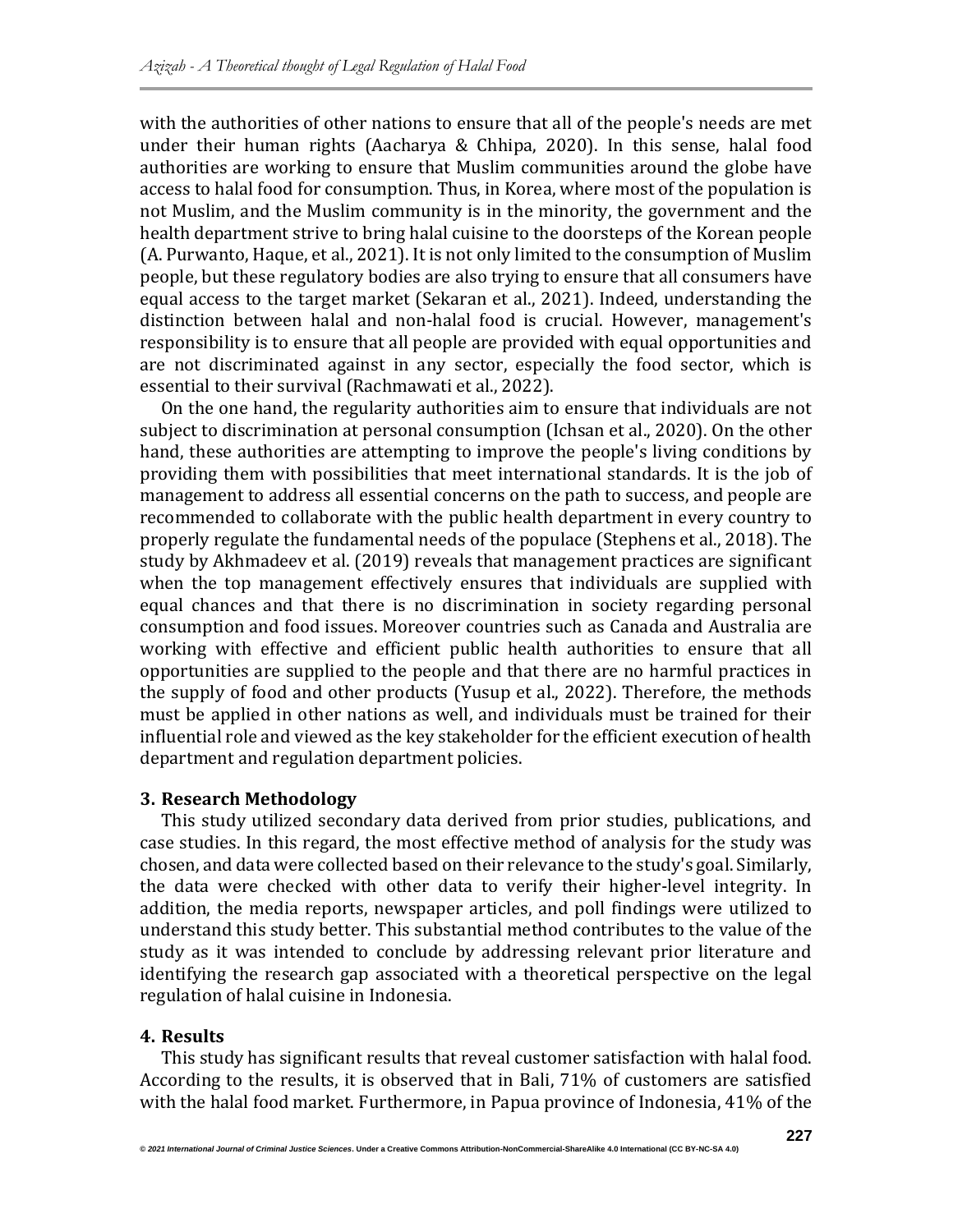customer are in East Java, 52%, in West Java, 61%, in Central Java, 19%, in Riau, 29%, in Jakarta, 48%, and West Papua 30% people are satisfied with the halal market and halal food (see Table 1). These results show that the people are satisfied to some extent, and they are also satisfied with the halal regulations in Indonesia. However, this satisfaction level is not acceptable in the modern world of globalism.

| TUDIC II GUDLOMICI DULIDIULLUM IITILII MUUTTOOM |                   |                      |                              |  |  |  |
|-------------------------------------------------|-------------------|----------------------|------------------------------|--|--|--|
| Sr No.                                          | <b>Provisions</b> | <b>Halal Markets</b> | <b>Customer Satisfaction</b> |  |  |  |
|                                                 | Bali              | 55                   | 71%                          |  |  |  |
| 2                                               | Papua             | 15                   | 41%                          |  |  |  |
| 3                                               | East Java         | 53                   | 52%                          |  |  |  |
| 4                                               | West Java         | 64                   | 61%                          |  |  |  |
| 5                                               | Central Java      | 35                   | 19%                          |  |  |  |
| 6                                               | Riau              | 64                   | 29%                          |  |  |  |
| 7                                               | Jakarta           | 75                   | 48%                          |  |  |  |
| 8                                               | <b>West Papua</b> | 35                   | 30%                          |  |  |  |

#### Table 1. Customer Satisfaction with Halal Food

In the same way, according to Table 2, the people in the eight provinces of Indonesia are getting the registered halal food for their daily consumption. In this regard, in Bali 80%, Papua 78%, East Java 56%, West Java 71%, Central Java 65%, Riau 91%, Jakarta 86%, and in West Papua, 41% of registered halal products are available in the markets for customers. These halal products are written by the regulations of Indonesian states and the central government.

| $\mathbf{C}$ |                   |                                  |
|--------------|-------------------|----------------------------------|
| Sr No.       | <b>Provisions</b> | <b>Registered Halal Products</b> |
|              | Bali              | 80%                              |
|              | Papua             | 78%                              |
| 3            | East Java         | 56%                              |
| 4            | West Java         | 71%                              |
| 5            | Central Java      | 65%                              |
| 6            | Riau              | 91%                              |
|              | Jakarta           | 86%                              |
| 8            | West Papua        | 41%                              |

Table 2. Registered Halal Products in the Different States of Indonesia

#### **5. Discussion and Conclusion**

The findings of this study indicate that there is a system of legal regulation of halal food in Indonesia, but it is crucial to note that this regulation does not conform to international standards. Indeed, the Indonesian government is implementing policies and methods to ensure that the Indonesian people have access to halal food (Pizzi et al., 2022). On the other hand, the business sector is creating obstacles since these regulations are not applied in a manner deemed ideal and effective for managing legal matters (Handayani et al., 2020). In this regard, the government must reform the existing industrial and private sector laws and regulations to ensure that everything is carried out under the He (2022) study. In addition, management must recognize its obligation to develop and implement plans to meet the government's performance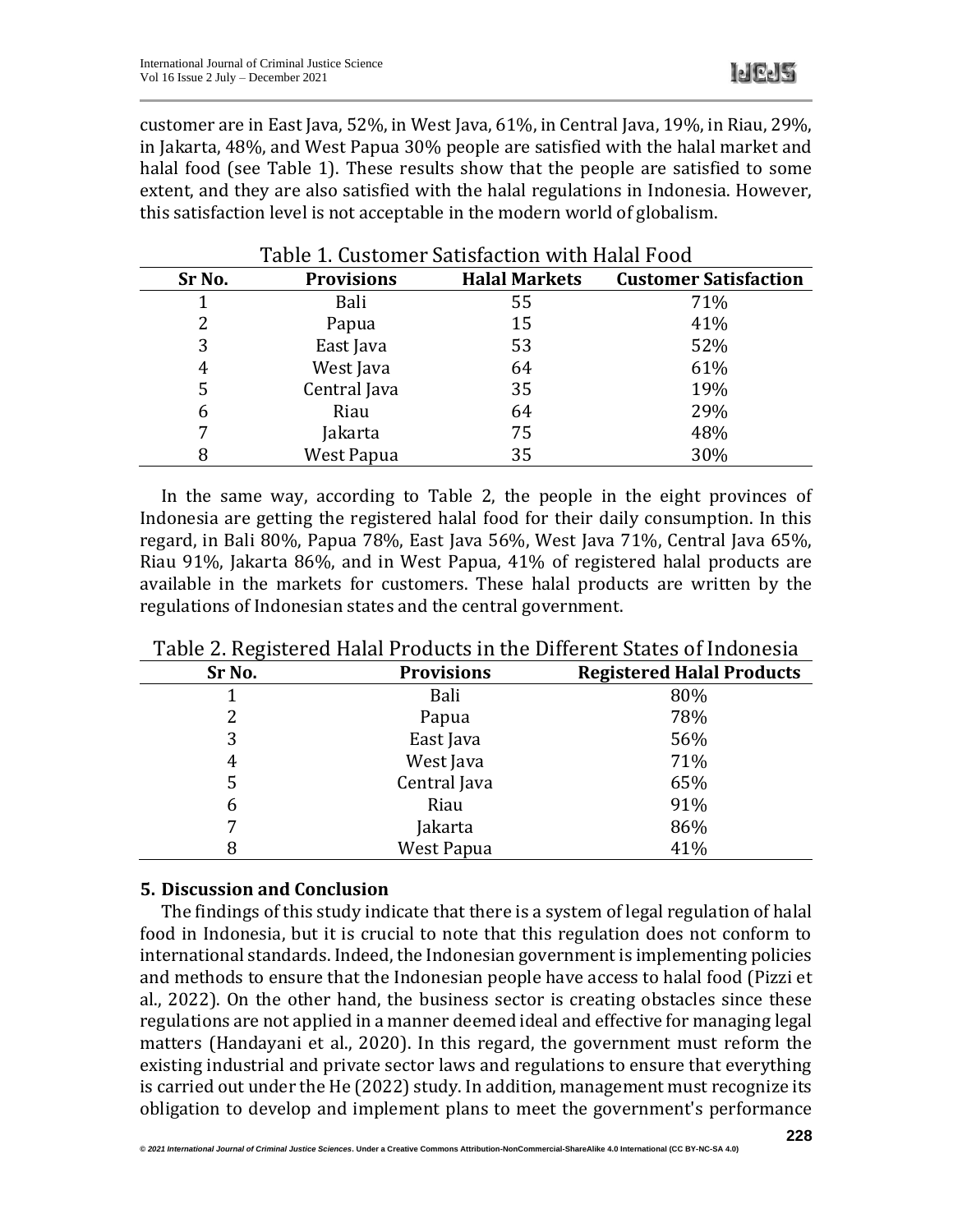criteria (Amorelli & García‐Sánchez, 2021). Therefore, the existing regulations must be revised, and the perpetrators who oppose the legal regulation of halal food must be held accountable for their various actions.

According to the findings of this study, it is also clear that management has failed on a bigger scale to address performance measurement difficulties in the halal food industry. At the same time, it must be understood that some corrupt people are always against the system of fair working (Ben Zaied et al., 2022). These people must be identified effectively, and the standard of regulations must be improved to ensure that the performance of individuals is not wasted. As noted in Dathe et al. (2022)'s study, the management must examine its position in assisting the government in formulating policies that must be enacted to benefit the entire community. The organizations of industrialized nations are based on a standard model in which individuals are equipped with the means to carry out their duties most effectively and collaboratively to move things in the right direction (Markose et al., 2022). In this approach, a team of continuous monitors must be present to check for violations of the food's legal restrictions and promptly report them to the relevant authorities.

In addition, the study revealed that a violation of the ethical standard diverts the organizations differently. It is essential to recognize that corporate social responsibility is one of the most crucial operating criteria for contemporary large and small firms. However, corporations have failed to create ethical standards under international corporate social responsibility requirements (Beldinne & Gachengo, 2022). As a result, the teams of workers are not operating effectively to fulfill the performance standard. As mentioned in Yasa et al. (2020)'s study, this lack of performance drives companies in a different direction, putting the benefit of society at risk. In this manner, corporations are responsible for adhering to the standard of corporate social responsibility. Importantly, organizations must evaluate their influential role for the benefit of society because it is a reality that until and unless they operate under the modern standard of socially responsible behavior, it is unrealistic to expect the best performance from the business (Yasa et al., 2020). To control halal food in Indonesia, the management's job is to thoroughly research the markets and implement plans based on the organizations' predetermined behavior.

In addition, the study reveals that a lack of good management techniques leads firms to engage in criminal activities that violate the established corporate social responsibility standards. Every organization's raison d'être is to identify external dangers and devise a strategy for the collective good, but as far as halal food regulation is concerned, the regulations must be updated (Chandra & Jatmika, 2022). Indeed, halal food laws exist in the industrial sector of Indonesia; however, these restrictions are not in line with contemporary challenges in the corporate social responsibility of enterprises. In this regard, for the modern rules of halal food, there is an urgent need to develop current and effective policies that are responsive to the issues of the contemporary world (García‐Sánchez et al., 2022). As indicated in Dimitropoulos and Chatzigianni (2022)'s study, the government and other stakeholders must effectively evaluate their role in establishing policies under the modern standard for managing and regulating halal food-related concerns. Consequently, the efficacy of the Indonesian department of food regulation may be anticipated with the aid of current and updated strategies.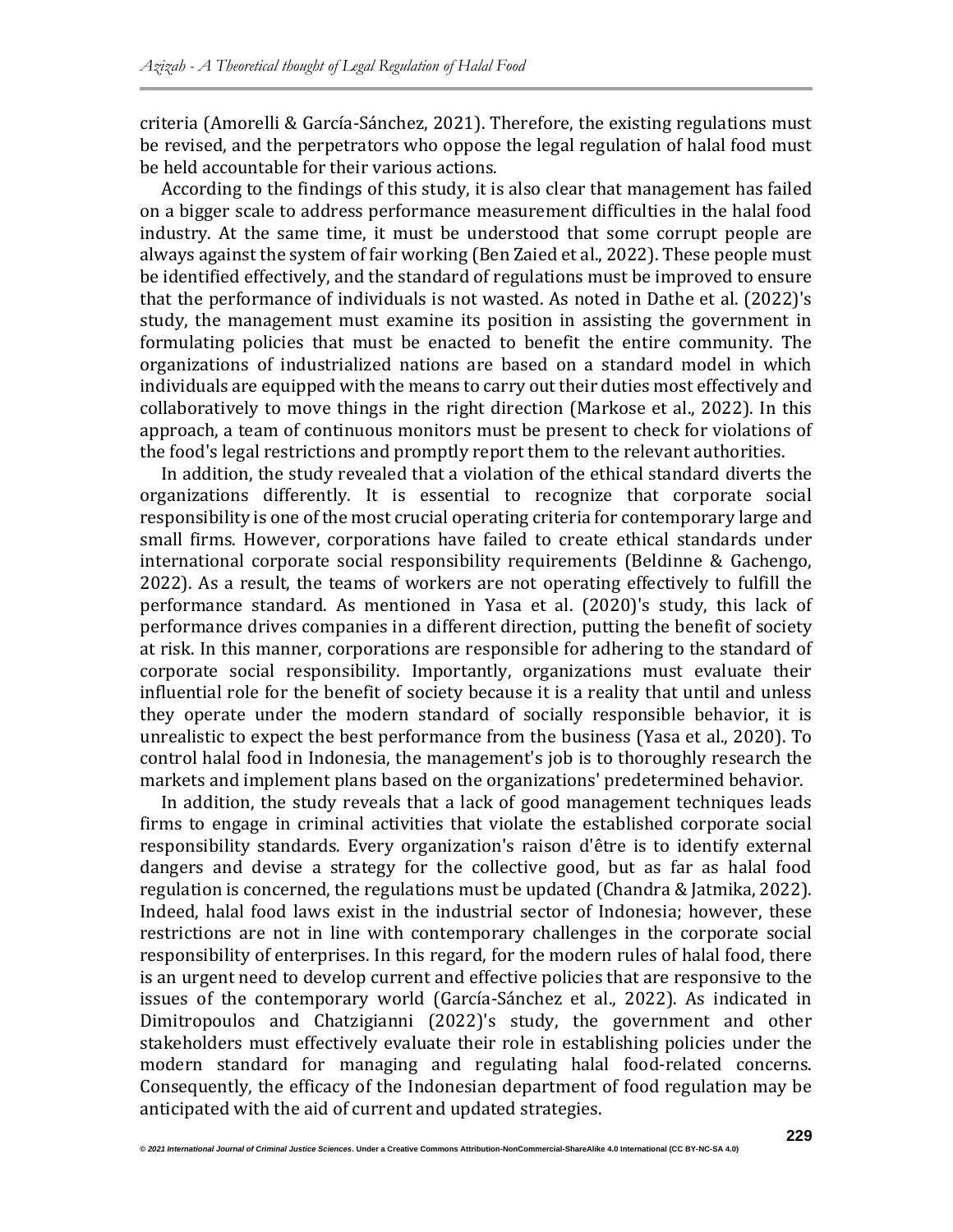Lastly, this study revealed that the significance of management practices regarding legal issues must be considered. Similarly, this study found that management must be able to comprehend the regulations, as it would be futile to govern the entire method productively if management practices are not equitable (Omar et al., 2020). Indeed, the ethical and moral role of management is to conduct all types of measurements to assess the severity of the regulations, and all of these must be executed in a manner that is advantageous to all stakeholders (Barić, 2017). Importantly, for the long-term advantage of halal food rules, the management is to apply all the failed techniques for improved output (Uduji et al., 2021). Moreover, according to the research of Nave and Ferreira (2019), the effective legal regulations of halal food would enable business organizations to work in a completely different and sustainable environment, which would guarantee the business a better self-image and aid in the development of competitive advantage in the target market (Latansa et al., 2019). Therefore, the halal food regulations in Indonesia would be improved and more in line with modern organizations' standards.

# **6. Implementations**

# **6.1 Theoretical Implications**

This study was designed to address the theoretical gap in literature because the gap in the literature was identified as related to an academic thought on the legal regulation of halal food in Indonesia. In this regard, this study provides significant theoretical implications that are important to consider for the regulation of halal food in Indonesia. To begin with, this study highlights that the policymakers should focus on the concerns of all the stakeholders while making policies for the regulation of halal food. If the policymakers performed their duties best, well acknowledged and coherent policies would be established. As a result, the more productivity would be guaranteed. More emphasis should be on regulating halal products that are not listed yet in different states of Indonesia. It is why it would lead the halal food regulation into a new way where more opportunities would be provided to the people for their greater benefit in the society, particularly the Muslim community in Indonesia. Therefore, if all the 'stakeholders' concerns are addressed in the policymaking, more productivity would be the result, and the ultimate benefit would be the sustainable development of society.

#### **6.2 Practical Implications**

This study also provides the practical implications that are important to consider concerning halal food and legal regulation. In this regard, this study emphasizes that the management must be ethical, and it should work in the morally best way to ensure that the people are provided with the right opportunities at the right time for getting the long-lasting benefit. Indeed, the management inadvanced and developed countries are trained well under the policy to ensure that the practices are fair, and nothing wrong is in favor of the people. In the same way, the Indonesian states' management must work effectively to implement all the regulatory policies that are pretty useful for the personal benefit of society. It is understood that if the control of any department is working with a visionary approach and leadership qualities, then more emphasis would be on the practices to improve the efficiency and effectiveness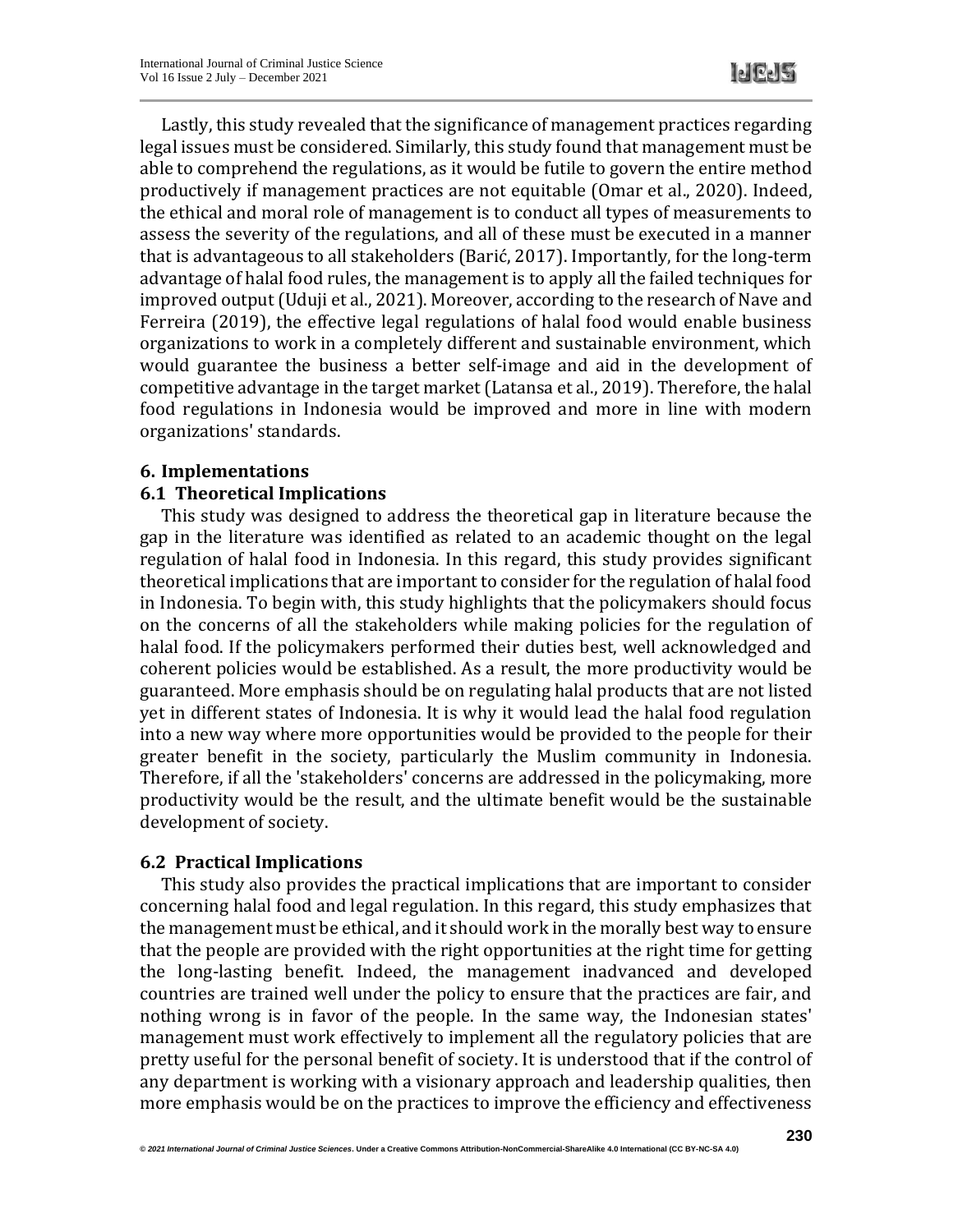in the management practices to get the benefit on the advanced level. In this manner, the regulation of halal food in Indonesia must be extended to an advanced level, and there must be a visible logo on the available halal products. At the same time, the logo would be for the benefit of the people, but the halal products must also be available in more markets to be easily accessible to the people. In this way, the performance and the productivity would be increased, and the challenges in the process of halal food regulation would be removed. Additionally, by taking such management steps, more efficiency and effectiveness would be expected in the regulation process of halal food in Indonesia.

# **7. Future Directions**

This work aims to develop a theory regarding the legal regulation of halal cuisine in Indonesia. In this regard, secondary data from various reports and previous studies were used to perform this research. The data were derived from information pertinent to the study's purpose and objectives. In this sense, future research should be based on primary data to evaluate the aim of halal food rules in Indonesia from a community perspective. This approach would constitute an essential theoretical and methodological contribution to the literature for future research.

# **References**

- Aacharya, R., & Chhipa, H. (2020). Nanocarbon fertilizers: Implications of carbon nanomaterials in sustainable agriculture production. In *Carbon Nanomaterials for Agri-Food and Environmental Applications* (pp. 297-321). Elsevier. <https://doi.org/10.1016/B978-0-12-819786-8.00015-3>
- Akhmadeev, R., Redkin, A., Glubokova, N., Bykanova, O., Malakhova, L., & Rogov, A. (2019). Agro-industrial cluster: supporting the food security of the developing market economy. *Entrepreneurship and sustainability issues, 7*(2), 1149-1170. [http://doi.org/10.9770/jesi.2019.7.2\(25\)](http://doi.org/10.9770/jesi.2019.7.2(25)
- Amorelli, M. F., & García‐Sánchez, I. M. (2021). Trends in the dynamic evolution of board gender diversity and corporate social responsibility. *Corporate Social Responsibility and Environmental Management, 28*(2), 537-554[. https://doi.org/10.1002/csr.2079](https://doi.org/10.1002/csr.2079)
- Azmi, F. R., Abdullah, A., Musa, H., & Mahmood, W. H. W. (2019). Perception of food manufacturers towards adoption of halal food supply chain in Malaysia: Exploratory factor analysis. *Journal of Islamic Marketing, 11*(3), 571-589. <https://doi.org/10.1108/JIMA-12-2018-0236>
- Barić, A. (2017). Corporate social responsibility and stakeholders: Review of the last decade (2006-2015). *Business Systems Research: International journal of the Society for Advancing Innovation and Research in Economy, 8*(1), 133-146. <https://doi.org/10.1515/bsrj-2017-0011>
- Beldinne, W. J., & Gachengo, L. (2022). Stakeholders' Resource Management and Performance of Road Construction Projects in Siaya County, Kenya. *Journal of Entrepreneurship & Project Management, 2*(1), 1-10. [https://edinburgjournals.org/journals/index.php/journal-of](https://edinburgjournals.org/journals/index.php/journal-of-entrepreneurship/article/view/59)[entrepreneurship/article/view/59](https://edinburgjournals.org/journals/index.php/journal-of-entrepreneurship/article/view/59)
- Ben Zaied, Y., Taleb, L., Ben Lahouel, B., & Managi, S. (2022). Sustainable Water Demand Management and Incentive Tariff: Evidence From a Quantile-on-Quantile Approach. *Environmental Modeling & Assessment*, 1-14[. https://doi.org/10.1007/s10666-021-09814-1](https://doi.org/10.1007/s10666-021-09814-1)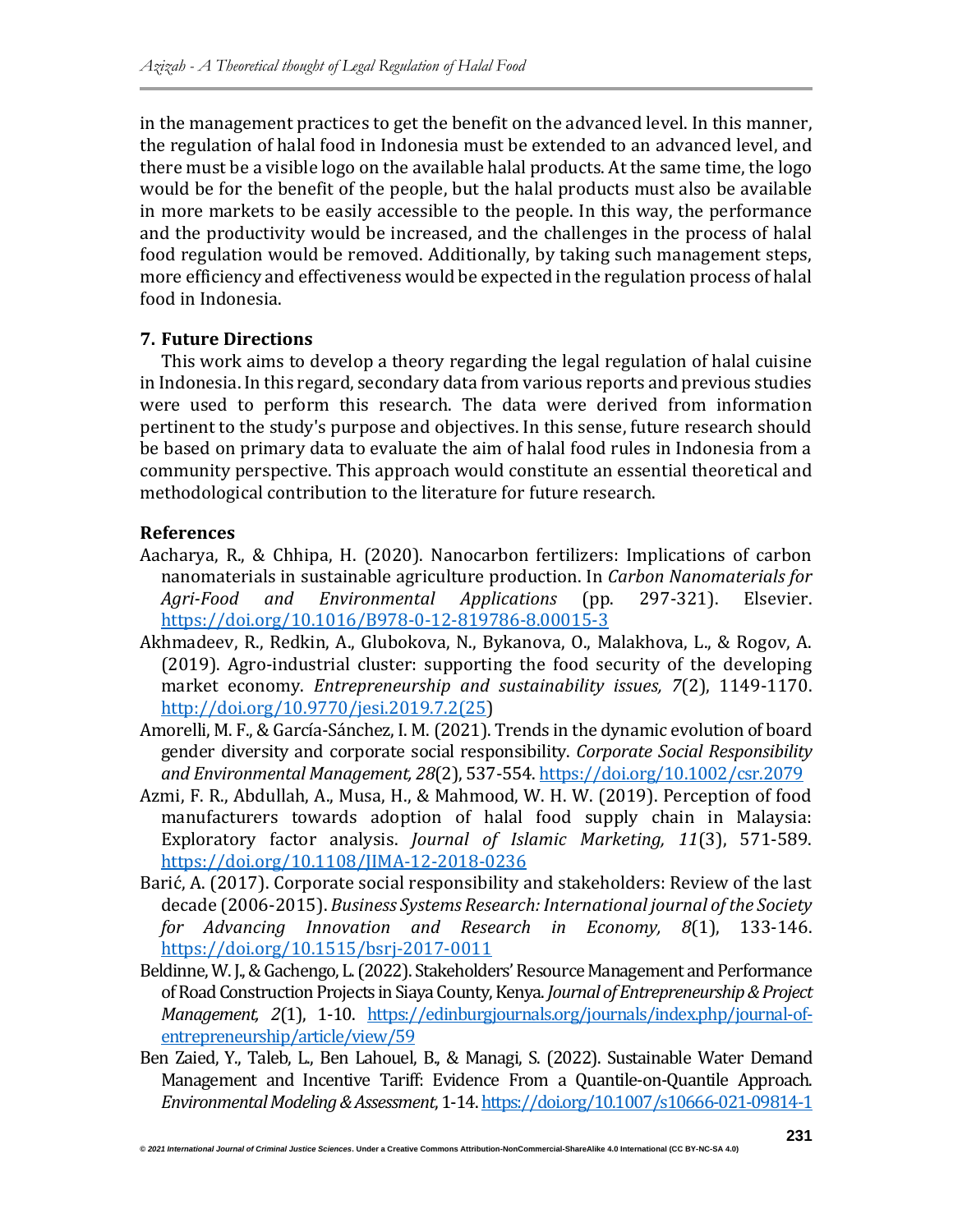- Chandra, R., & Jatmika, S. (2022). Unilever Unilever Surabaya Corporate Social Responsibility (Csr) Policy in Maintaining Environmental Sustainability in Surabaya in 2014-2020. *International Conference on Public Organization (ICONPO 2021)* (pp. 444-452). Atlantis Press*.* <https://dx.doi.org/10.2991/aebmr.k.220209.057>
- Dathe, T., Dathe, R., Dathe, I., & Helmold, M. (2022). Sustainability Management and Social Responsibility in the Value Chain. In *Corporate Social Responsibility (CSR), Sustainability and Environmental Social Governance (ESG)* (pp. 23-28). Springer. [https://doi.org/10.1007/978-3-030-92357-0\\_2](https://doi.org/10.1007/978-3-030-92357-0_2)
- Dimitropoulos, P., & Chatzigianni, E. (2022). *Corporate Social Responsibility and Governance: Stakeholders, Management and Organizational Performance in the European Union*. Routledge.
- Dou, J., Su, E., & Wang, S. (2019). When does family ownership promote proactive environmental strategy? The role of the firm's long-term orientation. *Journal of Business Ethics, 158*(1), 81-95.<https://doi.org/10.1007/s10551-017-3642-z>
- Fathoni, M. A., Suryani, S., & Sumilir, S. (2022). Determinant of Consumer Awareness Toward Halal Food During The Covid-19 Pandemic: Evidence from Indonesia. *Iqtishoduna: Jurnal Ekonomi Islam, 11*(1), 67-84[. https://doi.org/10.54471/iqtishoduna.v11i1.1319](https://doi.org/10.54471/iqtishoduna.v11i1.1319)
- García‐Sánchez, I. M., Hussain, N., Khan, S. A., & Martínez‐Ferrero, J. (2022). Assurance of corporate social responsibility reports: Examining the role of internal and external corporate governance mechanisms. *Corporate Social Responsibility and Environmental Management, 29*(1), 89-106.<https://doi.org/10.1002/csr.2186>
- Handayani, W., Chigbu, U. E., Rudiarto, I., & Putri, I. H. S. (2020). Urbanization and Increasing Flood Risk in the Northern Coast of Central Java—Indonesia: An Assessment towards Better Land Use Policy and Flood Management. *Land, 9*(10), 343[. https://doi.org/10.3390/land9100343](https://doi.org/10.3390/land9100343)
- He, X. (2022). A Typology of Sustainability Assurance Providers Requiring Further Research: Ruiz-Barbadillo, E., and J. Martínez-Ferrero. 2020. What impact do countries have on levels of sustainability assurance? A complementarysubstitutive perspective. Corporate Social Responsibility and Environmental Management 27 (5): 2329–2341. *Social and Environmental Accountability Journal, 30*, 1-3.<https://doi.org/10.1080/0969160X.2022.2028738>
- Ichsan, R. N., Suparmin, S., & Nasution, L. (2020). The Effect Promotion of Halal Tourism on Interests Tourism to Increase Income Original Area in Medan City. *International Journal Economic and Business Applied, 1*(2), 179-186. <https://ijeba.makarioz.org/index.php/ijeba/article/download/52/39>
- Jeong, S. W., & Chung, J.-E. (2022). Enhancing competitive advantage and financial performance of consumer-goods SMEs in export markets: how do social capital and marketing innovation matter? *Asia Pacific Journal of Marketing and Logistics*. <https://doi.org/10.1108/APJML-05-2021-0301>
- Khan, W., Akhtar, A., Ansari, S. A., & Dhamija, A. (2020). Enablers of halal food purchase among Muslim consumers in an emerging economy: an interpretive structural modeling approach. *British Food Journal, 122*(7), 2273-2287. <https://doi.org/10.1108/BFJ-08-2018-0528>
- Latansa, M. Y., Adi, T. J. W., & Rohman, M. A. (2019). Analysis The Effect of Total Quality Management, Technology, and Knowledge Management on Product Quality in Indonesia Construction Industry. *IPTEK Journal of Proceedings Series,* (5), 527-535. <http://dx.doi.org/10.12962/j23546026.y2019i5.6426>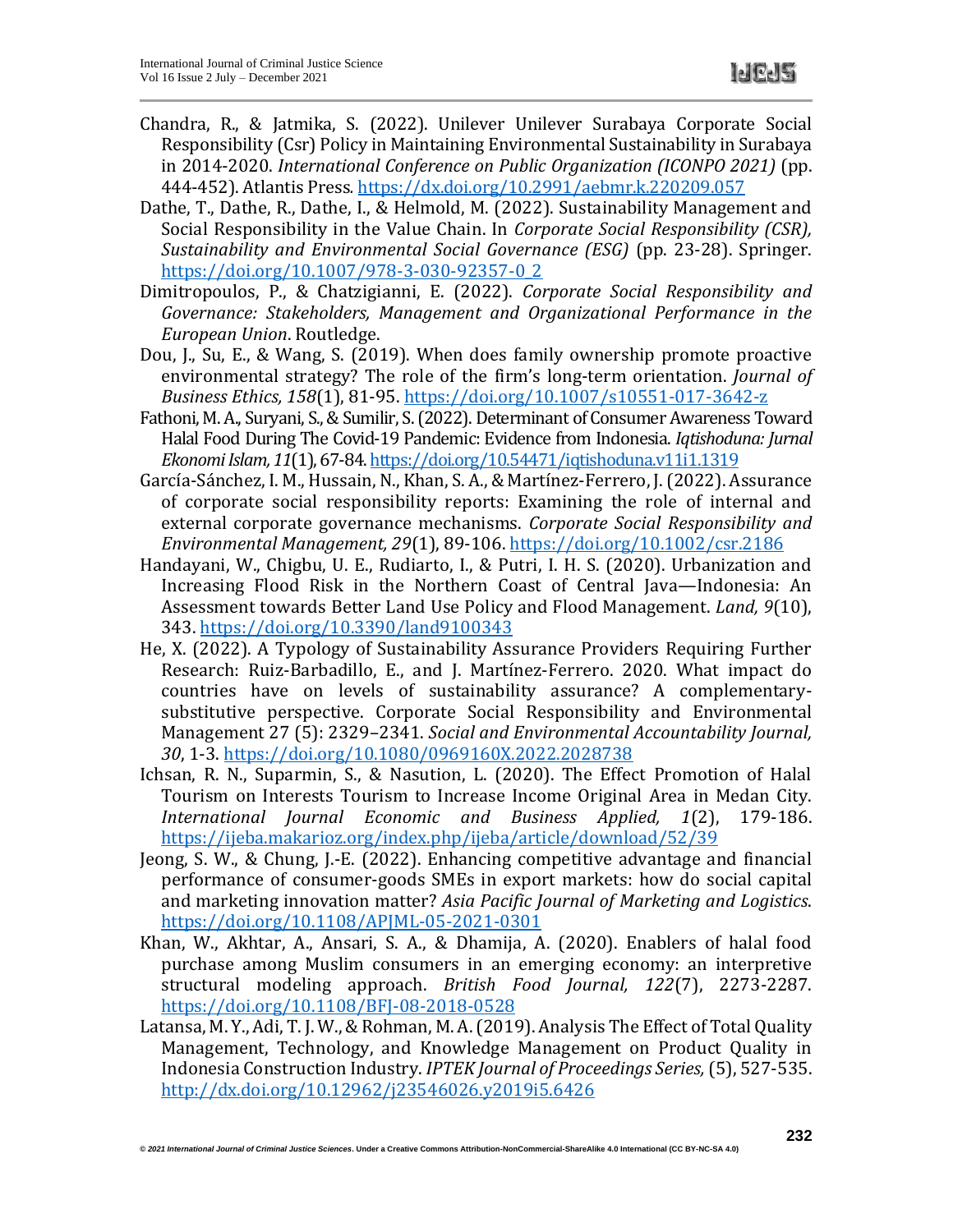- Markose, N., Vazhakkatte Tazhathethil, B., & George, B. (2022). Sustainability Initiatives for Green Tourism Development: The Case of Wayanad, India. *Journal of Risk and Financial Management, 15*(2), 52[. https://doi.org/10.3390/jrfm15020052](https://doi.org/10.3390/jrfm15020052)
- Nave, A., & Ferreira, J. (2019). Corporate social responsibility strategies: Past research and future challenges. *Corporate Social Responsibility and Environmental Management, 26*(4), 885-901.<https://doi.org/10.1002/csr.1729>
- Nawawi, M. S. A. M., Abu-Hussin, M. F., Faid, M. S., Pauzi, N., Man, S., & Sabri, N. M. (2019). The emergence of halal food industry in non-Muslim countries: a case study of Thailand. *Journal of Islamic Marketing*.
- Omar, S. R., Ab Karim, S., Isa, S. S., & Omar, S. N. (2020). Enlivening the effect of tourists' knowledge and involvement on Malaysian heritage food (MHF) towards food tourism image in Malaysia. In *Destination Management and Marketing: Breakthroughs in Research and Practice* (pp. 268-290). IGI Global. <https://doi.org/10.4018/978-1-7998-2469-5.ch016>
- Peterson, M., Minton, E. A., Liu, R. L., & Bartholomew, D. E. (2021). Sustainable marketing and consumer support for sustainable businsses. *Sustainable Production and Consumption, 27*, 157-168.<https://doi.org/10.1016/j.spc.2020.10.018>
- Pizzi, S., Del Baldo, M., Caputo, F., & Venturelli, A. (2022). Voluntary disclosure of Sustainable Development Goals in mandatory non‐financial reports: The moderating role of cultural dimension. *Journal of International Financial Management & Accounting, 33*(1), 83-106.<https://doi.org/10.1111/jifm.12139>
- Purwanto, A., Ardiyanto, J., & Sudargini, Y. (2021). Intention Factors of Halal Food Purchase among Student Consumers: An Explanatory Sequential Mixed Methods Study. *Journal of Industrial Engineering & Management Research, 2*(2), 21-34. <https://doi.org/10.7777/jiemar.v2i2.124>
- Purwanto, A., Haque, M. G., Sunarsi, D., & Asbari, M. (2021). The Role of Brand Image, Food Safety, Awareness, Certification on Halal Food Purchase Intention: An Empirical Study on Indonesian Consumers. *Journal of Industrial Engineering & Management Research, 2*(3), 42-52.<https://doi.org/10.7777/jiemar.v2i3.144>
- Purwanto, A., & Sudargini, Y. (2021). Exploring Factors Affecting the Purchase Intention of Halal Food Products: An Empirical Study on Student Consumers. *International Journal of Social and Management Studies, 2*(4), 13-21. <https://doi.org/10.5555/ijosmas.v2i4.46>
- Purwanto, H., Fauzi, M., Wijayanti, R., Al Awwaly, K. U., Jayanto, I., Purwanto, A., . . . Pratama, A. (2020). Developing Model of Halal Food Purchase Intention among Indonesian Non-Muslim Consumers: An Explanatory Sequential Mixed Methods Research. *Systematic Reviews in Pharmacy, 11*(10), 396-407. [https://www.sysrevpharm.org/articles/developing](https://www.sysrevpharm.org/articles/developing-model-of-halal-food-purchase-intention-among-indonesian-nonmuslim-consumers-an-explanatory-sequential-mixed-m.pdf)[model-of-halal-food-purchase-intention-among-indonesian-nonmuslim-consumers-an-explanatory](https://www.sysrevpharm.org/articles/developing-model-of-halal-food-purchase-intention-among-indonesian-nonmuslim-consumers-an-explanatory-sequential-mixed-m.pdf)[sequential-mixed-m.pdf](https://www.sysrevpharm.org/articles/developing-model-of-halal-food-purchase-intention-among-indonesian-nonmuslim-consumers-an-explanatory-sequential-mixed-m.pdf)
- Rachmawati, R., Fitria, K. H., Sari, W. P., & Reniati, R. (2022). Influence of Motivation, Creativity, and Innovation on Food and Beverage Processing Industry Business Perfomance in Pangkalpinang. *Journal Research of Social, Science, Economics, and Management, 1*(6), 656-668.<https://doi.org/10.36418/jrssem.v1i6.76>
- Raju, M., & Kunasekaran, P. (2022). Role of Stakeholders and Perceived Destination Competitiveness Towards Ethnic Enclave Destination Management: An Overview of "Little India" in Malaysia. In *New Governance and Management in Touristic Destinations* (pp. 182-200). IGI Global[. https://doi.org/10.4018/978-1-6684-3889-3.ch011](https://doi.org/10.4018/978-1-6684-3889-3.ch011)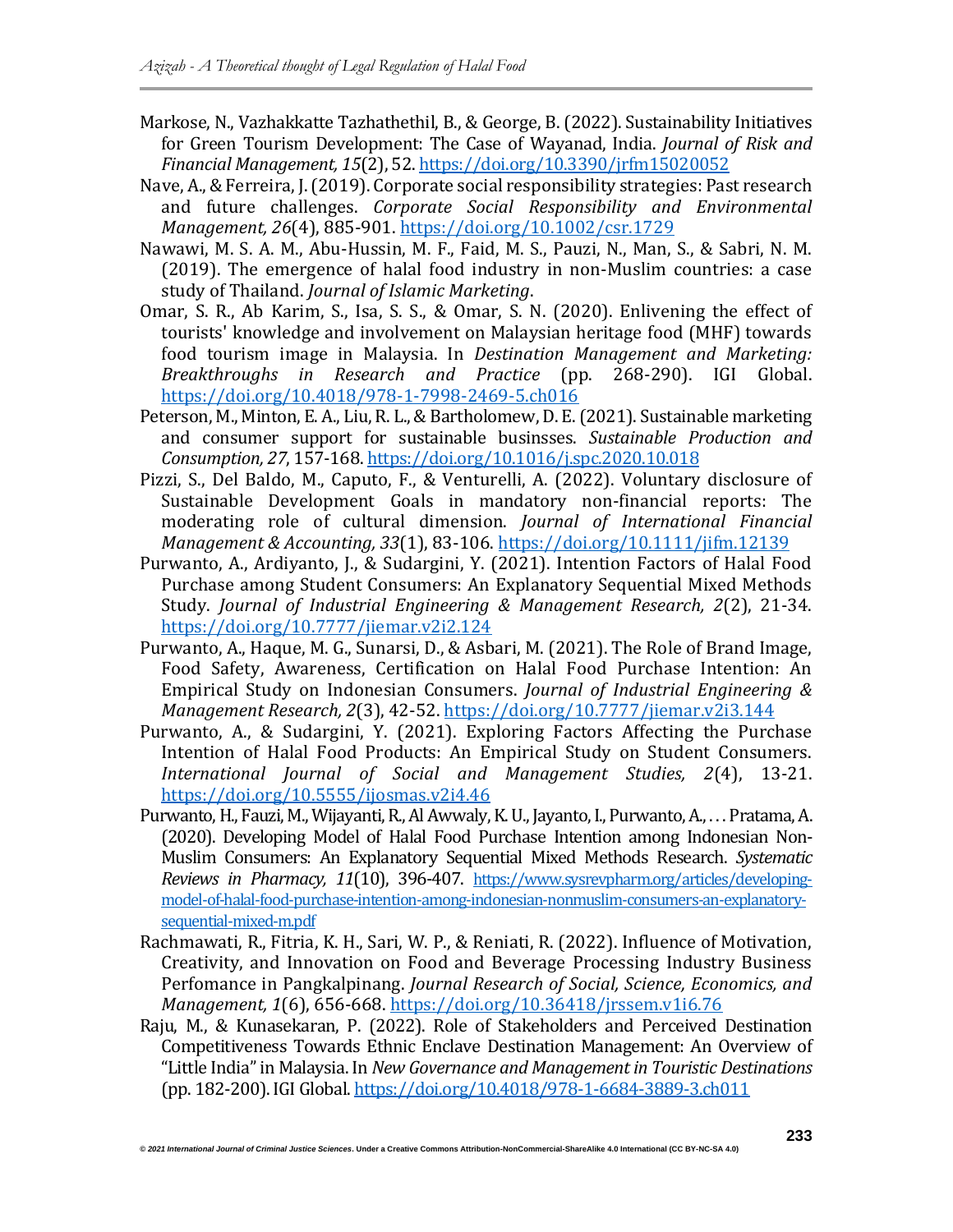- Rejeb, A., Rejeb, K., Zailani, S., Treiblmaier, H., & Hand, K. J. (2021). Integrating the Internet of Things in the halal food supply chain: A systematic literature review and research agenda. *Internet of Things, 13*, 100361. <https://doi.org/10.1016/j.iot.2021.100361>
- Sekaran, U., Lai, L., Ussiri, D. A., Kumar, S., & Clay, S. (2021). Role of integrated croplivestock systems in improving agriculture production and addressing food security–A review. *Journal of Agriculture and Food Research, 5*, 100190. <https://doi.org/10.1016/j.jafr.2021.100190>
- Setyaningsih, E. D., & Marwansyah, S. (2019). The effect of halal certification and halal awareness through interest in decisions on buying halal food products. *Syiar Iqtishadi: Journal of Islamic Economics, Finance and Banking, 3*(1), 65-79. <http://dx.doi.org/10.35448/jiec.v3i1.5515>
- Sihotang, M. K. (2022). Consumption Of Halal Product As Islamic Economic Culture In Indonesia. *Proceeding International Conference on Language, Literature and Culture* (pp. 132-137). IC2LC*.*
- Stephens, N., Di Silvio, L., Dunsford, I., Ellis, M., Glencross, A., & Sexton, A. (2018). Bringing cultured meat to market: Technical, socio-political, and regulatory challenges in cellular agriculture. *Trends in food science & technology, 78*, 155-166. <https://doi.org/10.1016/j.tifs.2018.04.010>
- Thamagasorn, M., & Pharino, C. (2019). An analysis of food waste from a flight catering business for sustainable food waste management: A case study of halal food production process. *Journal of Cleaner Production, 228*, 845-855. <https://doi.org/10.1016/j.jclepro.2019.04.312>
- Tiamboonprasert, W., & Charoensukmongkol, P. (2022). *Effects of Ethical Leadership and Organizational Politics on Workplace Cyberbullying and Job Consequences of Employees in a Thai Educational Institution: Moderating Role of Political Skill of Employees.* (Doctoral dissertation). National Institute of Development Administration.<https://repository.nida.ac.th/handle/662723737/5609>
- Tseng, M.-L., Ha, H. M., Tran, T. P. T., Bui, T.-D., Lim, M. K., Lin, C.-W., & Helmi Ali, M. (2022). Data-driven on sustainable food supply chain: a comparison on Halal and non-Halal food system. *Journal of Industrial and Production Engineering*, 1-28. <https://doi.org/10.1080/21681015.2022.2040622>
- Uduji, J. I., Okolo-Obasi, E. N., Onodugo, V. A., Nnabuko, J. O., & Adedibu, B. A. (2021). Corporate social responsibility and the role of rural women in strengthening agriculture-tourism linkages in Nigeria's oil producing communities. *Journal of Tourism and Cultural Change, 19*(6), 754-780. <https://doi.org/10.1080/14766825.2020.1826500>
- Wilkins, S., Butt, M. M., Shams, F., & Pérez, A. (2019). The acceptance of halal food in non-Muslim countries: Effects of religious identity, national identification, consumer ethnocentrism and consumer cosmopolitanism. *Journal of Islamic Marketing, 10*(4), 1308-1331.<https://doi.org/10.1108/JIMA-11-2017-0132>
- Yasa, N., Giantari, I., Setini, M., & Rahmayanti, P. (2020). The role of competitive advantage in mediating the effect of promotional strategy on marketing performance. *Management Science Letters, 10*(12), 2845-2848. <http://dx.doi.org/10.5267/j.msl.2020.4.024>